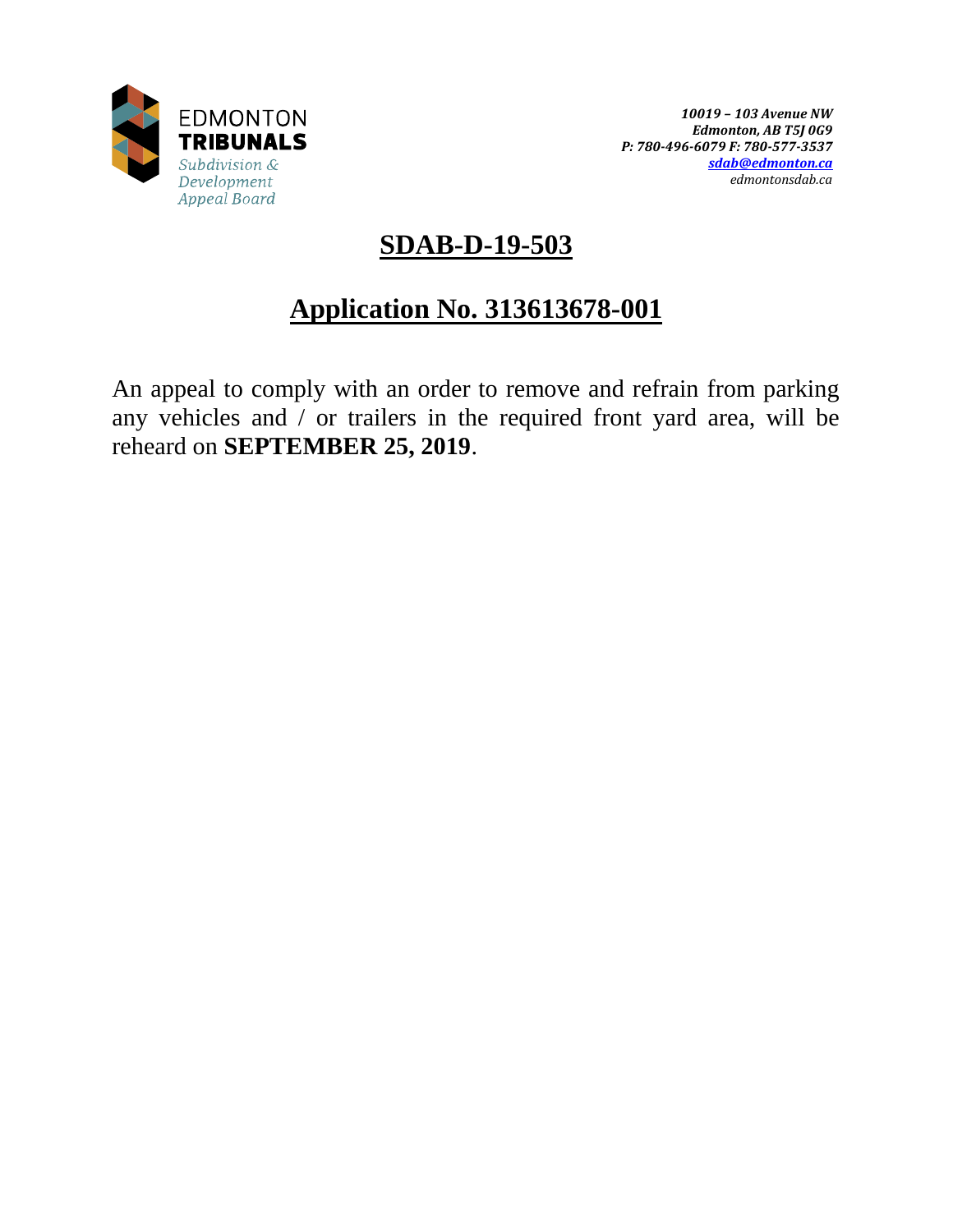

Date: September 17, 2019 Project Number: 315200466-001 File Number: SDAB-D-19-137

# **Notice of Decision**

[1] On September 4, 2019, the Subdivision and Development Appeal Board (the "Board") heard an appeal that was filed on **August 12, 2019**. The appeal concerned the decision of the Development Authority, issued on July 15, 2019, to approve the following development:

# **Construct exterior alterations to a Single Detached House (pergola, 3.04m x 7.5m) and to install a Hot Tub in the Side Yard (2.43m x 2.34m).**

- [2] The subject property is on Plan 6455RS Blk 6 Lot 14, located at 3452 86 Street NW, within the (RF1) Single Detached Residential Zone.
- [3] The following documents were received prior to the hearing and form part of the record:
	- A copy of the approved Development Permit and the proposed plans;
	- The Development Officer's written submission;
	- The Appellant's reasons for appeal, site plan and photographs;
	- The Respondent's written submission; and
	- One online response in support of the development.

# **Preliminary Matters**

- [4] At the outset of the appeal hearing, the Presiding Officer confirmed with the parties in attendance that there was no opposition to the composition of the panel.
- [5] The Presiding Officer outlined how the hearing would be conducted, including the order of appearance of parties, and no opposition was noted.
- [6] The appeal was filed on time, in accordance with section 686 of the *Municipal Government Act*, RSA 2000, c M-26.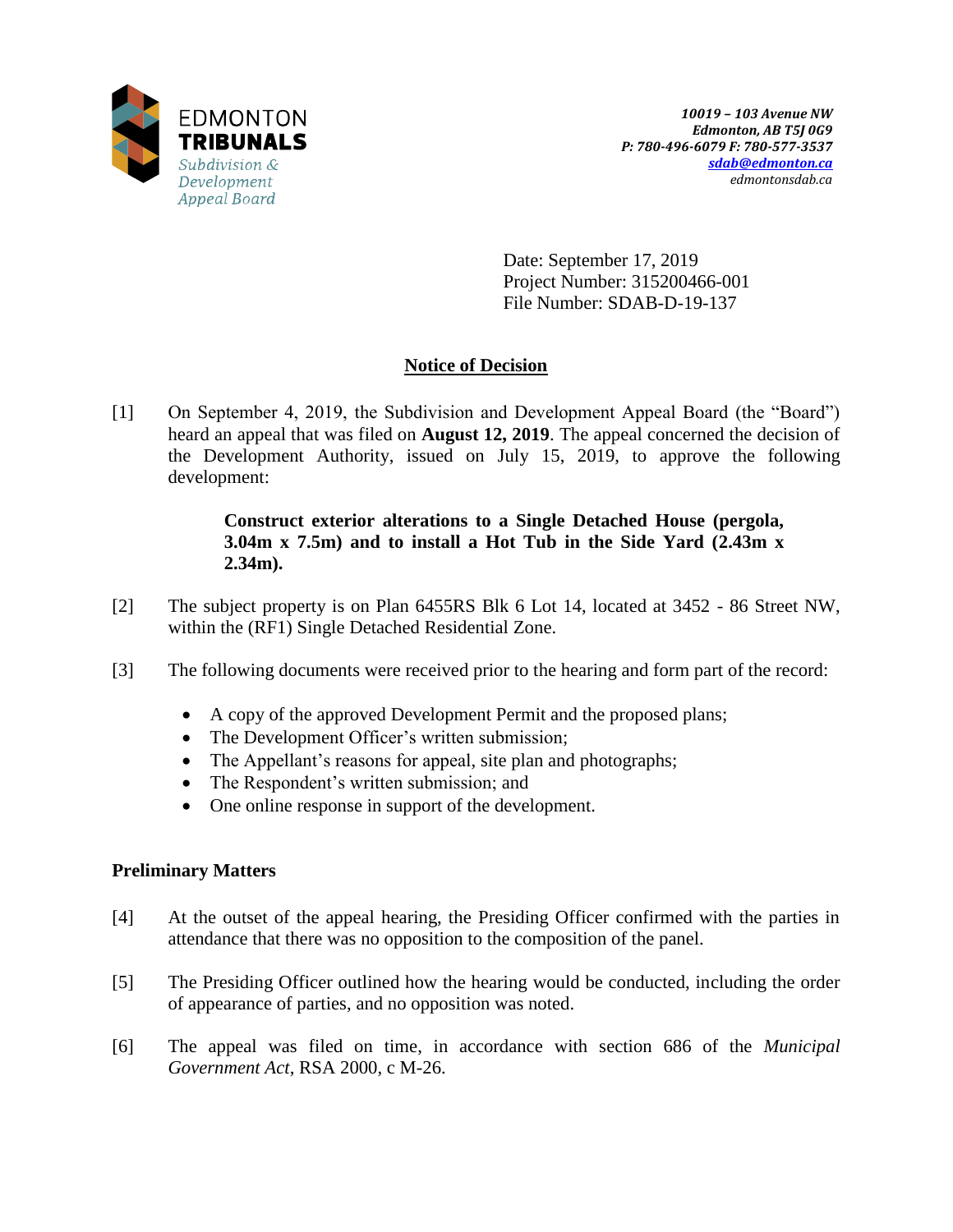## **Summary of Hearing**

- *i) Position of the Appellant, J. Duong*
- [7] Mr. Duong has been living in the neighbourhood for 20 years and has never had any basement flooding issues prior to the subject development being installed. Mr. Duong does not mind what is built as long as it is developed properly and does not create a lot of problems.
- [8] His basement flooded during the recent heavy rainfall because the Respondent's raised the elevation of their property. This caused the water to drain towards his lot rather than towards the street.
- [9] In his opinion, the patio was not built in accordance with the permit that was granted. The Development Officer granted a variance to allow the patio to be built 0.6 metres from the property line. The photographs he submitted show it is less than two inches from the property line.
- [10] Mr. Duong currently lives in Toronto and has travelled to Edmonton twice at great expense to try and resolve the situation. In addition to travel expenses, the repairs to his basement cost him \$8,000.00. He does not want to incur such an expense again.
- [11] He referred the Board to the site plan and photographs he submitted. Mr. Duong recently dug a channel to direct the water towards the street but he is not sure that this is sufficient if the Respondents do not correct the problem on their site.
- [12] Mr. Duong provided the following responses to questions from the Board:
	- a) The flooding occurred in early August.
	- b) He reiterated that this is the first time the basement has flooded in more than 20 years. It has not flooded again since he dug the channel but there has not been another prolonged period of rain as there was earlier in the summer.
	- c) The water came in through his basement window which is only an inch or two above ground level and is located next to the driveway. The driveway is relatively flat.
	- d) In his opinion, the flooding was caused because the Respondents raised their foundation and there is no proper drainage under their patio.
	- e) He would like the Respondents to respect the bylaw and have the development set back the required 0.6 metres from the property line.
	- f) The signature of consent contained in the Development Officer's submission is from his father-in-law who is not the owner of the house and is not fluent in English.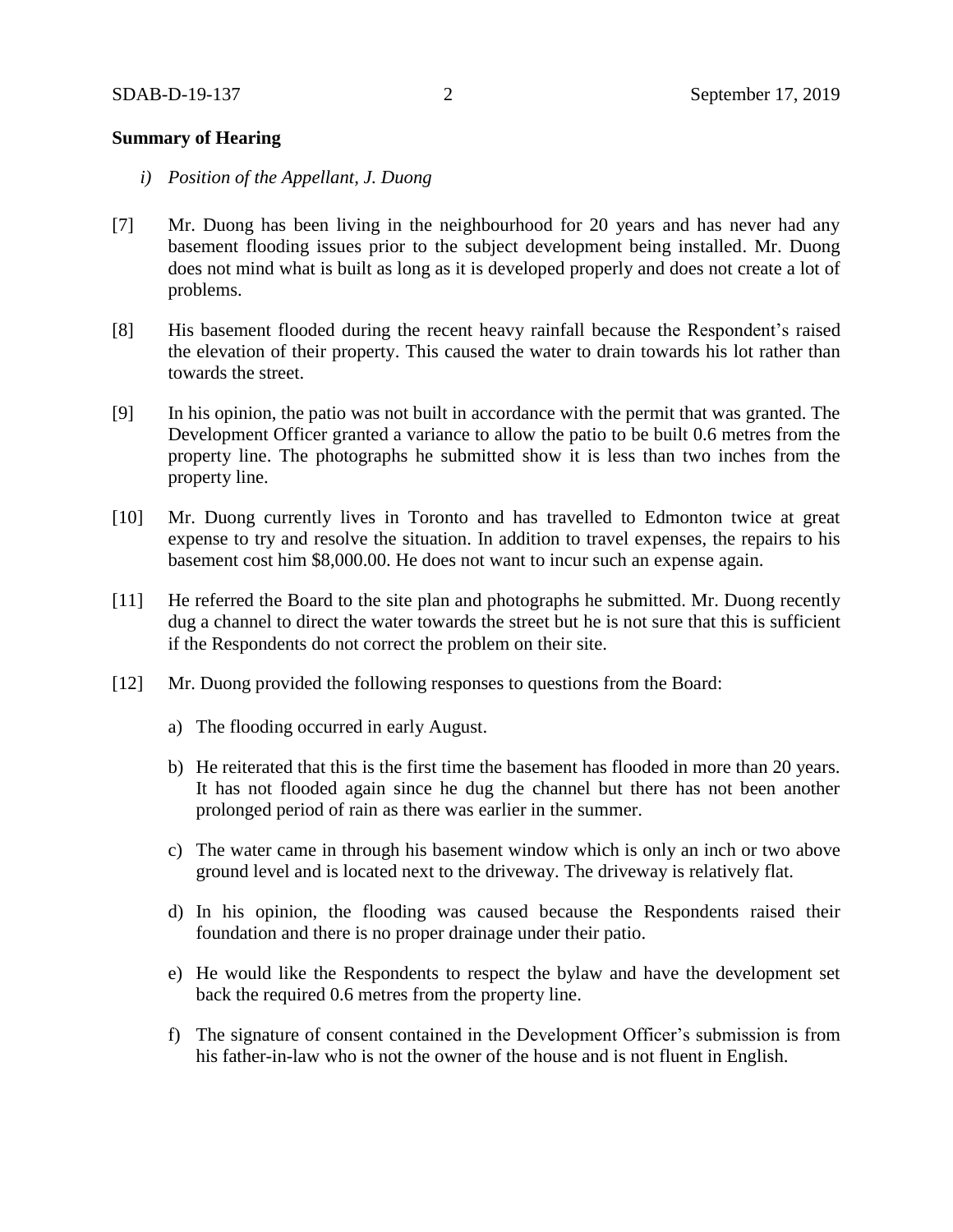- *ii) Position of the Development Officer, F. Hetherington*
- [13] The Development Authority did not attend the hearing and the Board relied on Ms. Hetherington's written submission.

*iii) Position of the Respondents, N. McGarrigle and A. McGarrigle*

- [14] They do not believe that their development was the cause of the Appellant's recent basement flooding and believe the main issue is the record amounts of rainfall this past summer that no one could foresee.
- [15] Before proceeding with their development they consulted with the City, looked at the bylaws and had a contractor come to the site and do an assessment.
- [16] Originally a concrete pad was located between the fence and their house (along the full length of the house). Earlier this year, the concrete pad cracked and heaved so they removed it and corrected the grade so it no longer back-sloped towards their house. They did not raise their grade above the level of the original concrete pad and maintained proper drainage as per the City's specifications. Due diligence was taken to maintain the slope towards the street.
- [17] Mr. and Mrs. McGarrigle submitted photographs to illustrate that there are problems on the Appellant's property which could have contributed to the basement flooding:
	- a) Deficiencies with the downspout and lack of a splash pad.
	- b) A retention structure with a plastic lining causes water to collect and the incorrect slope grading prevents the water from draining.
	- c) Pavers in the Appellant's yard are not leveled and graded properly creating a negative slope that appears to be causing water to drain toward the foundation and causing water to pool.
	- d) The Appellant has recently constructed new water retention structures which may have caused the grading to alter or shift on the subject site.
	- e) It appears that a crack on the foundation of the Appellant's house has been covered up with cement. Driveway cracks may be allowing water to seep into the foundation.
- [18] If water entered through the Appellant's window, there was no evidence to substantiate that it came from their property.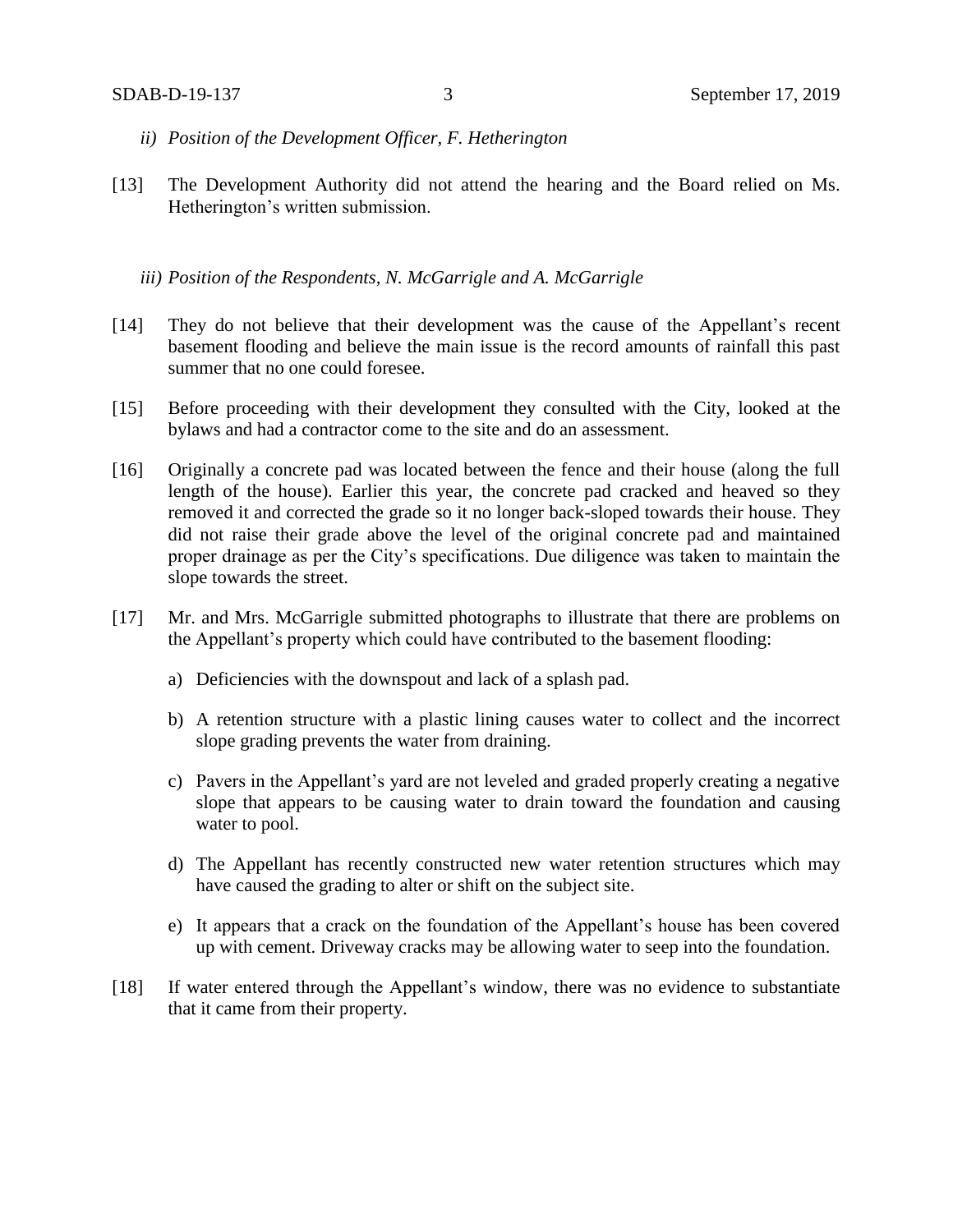[19] Mr. and Mrs. McGarrigle could not provide specific comments as to where the pergola sits in relation to the variances that were granted. They hired a contractor to do the work and relied on his knowledge. They believe an existing gas line was a contributing factor as to where the posts could be located.

## *iv) Rebuttal of the Appellant*

- [20] Mr. Duong indicated that his driveway was replaced four years ago and he takes care of his property.
- [21] With regard to the Respondents' photographs, the water shown in front of his garage is from the garden area of his property and the grade at the side of the house is a lot higher than the garden area. There would be no way for the water from the garden area to flood into his house.
- [22] Contractors should know what the City bylaws are and build accordingly.
- [23] Mr. Duong reiterated that the patio structure itself would not cause flooding but the soil underneath the patio has caused the flooding due to the grade.
- [24] The pergola will negatively affect his enjoyment because it is too close to his property and faces his dining room window. Mr. Duong stated that the driveway between his house and his property line is narrow. If there was no window he would not have an issue with the pergola structure.

## **Decision**

- [25] The appeal is **DENIED** and the decision of the Development Authority is **CONFIRMED**. The development is **GRANTED** as applied for to the Development Authority.
- [26] In granting the development, the following variances to the *Edmonton Zoning Bylaw* are allowed:
	- 1. The minimum required 0.90-metre Setback from the pergola post to the Side Lot Line per section 50.3(5)(b) is varied to allow a deficiency of 0.30 metres, thereby decreasing the minimum required Setback to 0.60 metres.
	- 2. The minimum required 0.90-metre Setback from the pergola post to the principal building per section 50.3(5)(d) is varied to allow a deficiency of 0.30 metres, thereby decreasing the minimum required Setback to 0.60 metres.
	- 3. Section  $44.1(c)(ii)$  is waived to allow the pergola beams to project 0.20 metres from the Side Lot Line.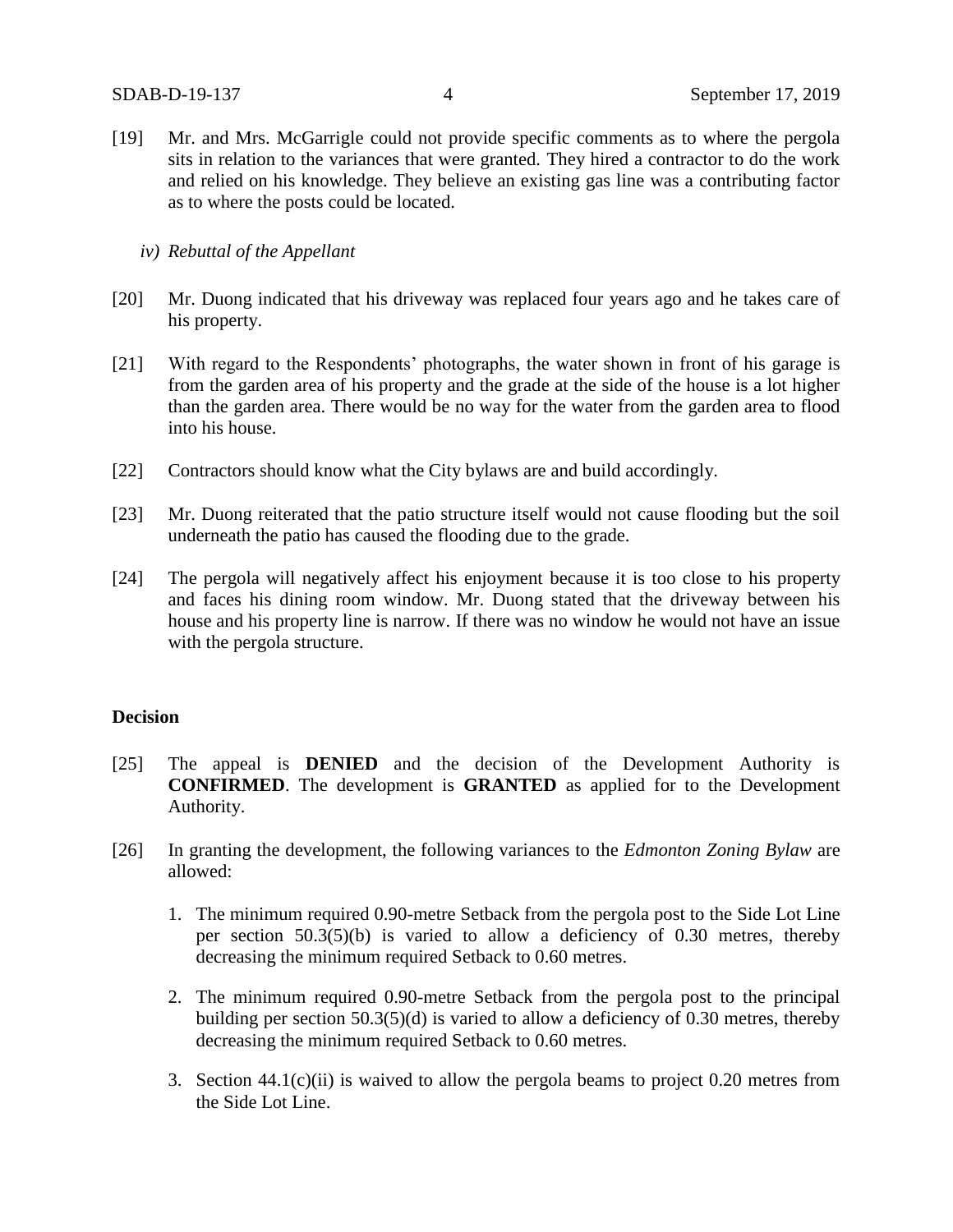### **Reasons for Decision**

- [27] The proposed development (pergola) is Accessory to Single Detached Housing, which is a Permitted Use in the (RF1) Single Detached Residential Zone.
- [28] The Appellant's main concern about the subject development is drainage due to the recent heavy rainfall that has flooded the basement. The Board notes that although there may be drainage issues based on photographic evidence provided by both the Appellant and the Respondent, drainage issues due to lot grading are beyond the Board's purview.
- [29] Further, any concerns regarding lot grading and development compliance are matters that relate to Bylaw Enforcement.
- [30] With respect to the variances, the Board notes that there is a single lane driveway that acts as a large separation space between the Appellant's house and the pergola and based on the photographic evidence, the Board finds that the deficiency in the setback from the pergola posts and beams to the Side Lot Line will have a minimal impact.
- [31] Based on the above reasons, the Board finds that the proposed development will not unduly interfere with the amenities of the neighbourhood nor materially interfere with or affect the use, enjoyment or value of neighbouring parcels of land.

Religion

Mr. B. Gibson, Presiding Officer Subdivision and Development Appeal Board

Board Members in Attendance: Ms. S. LaPerle; Ms. L. Delfs; Mr. V. Laberge; Mr. D. Fleming

cc: Development & Zoning Services – Ms. F. Hetherington / Mr. A. Wen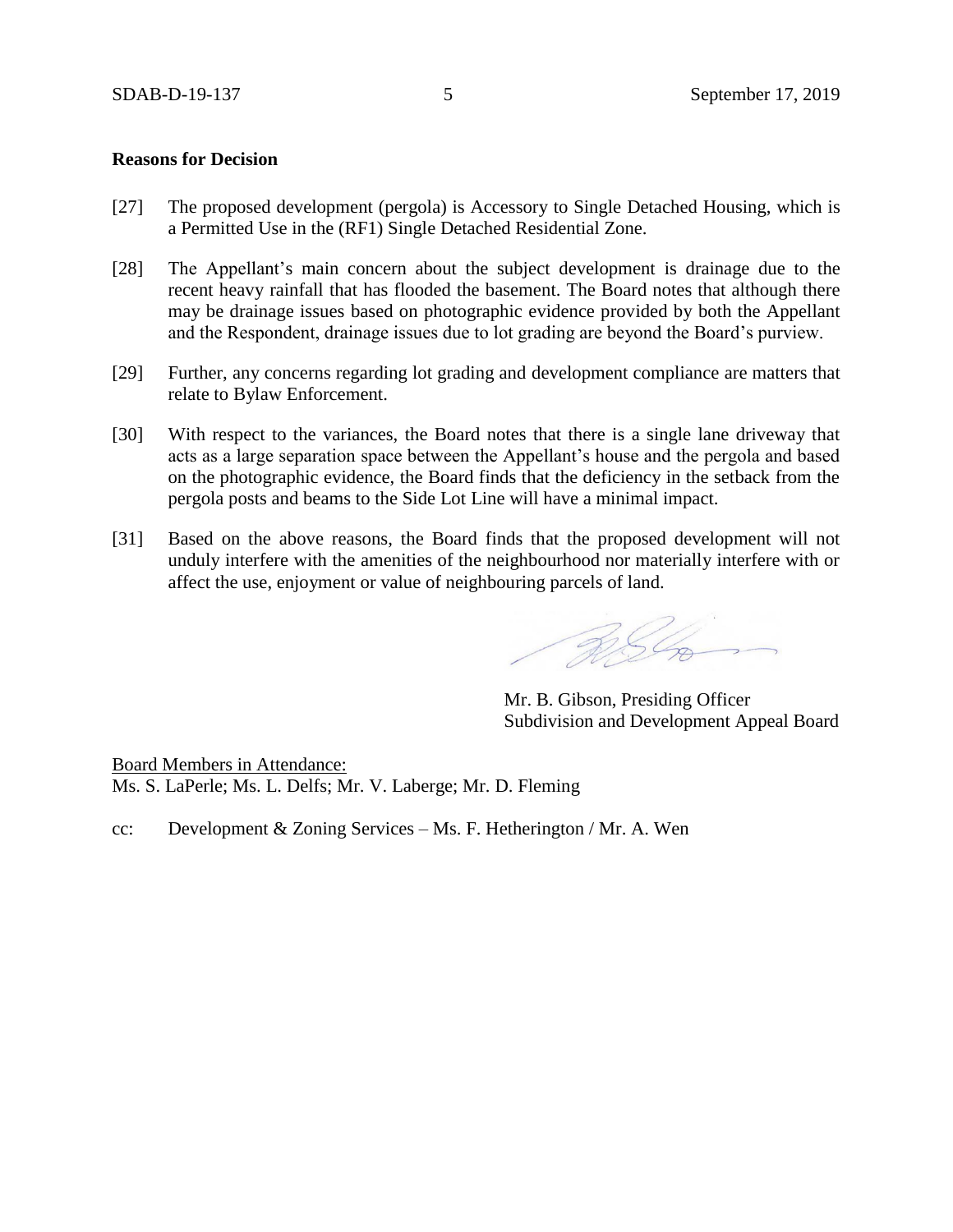## **Important Information for the Applicant/Appellant**

- 1. This is not a Building Permit. A Building Permit must be obtained separately from the Sustainable Development Department, located on the 2nd Floor, Edmonton Tower, 10111 – 104 Avenue NW, Edmonton, AB T5J 0J4.
- 2. Obtaining a Development Permit does not relieve you from complying with:
	- a) the requirements of the *Edmonton Zoning Bylaw*, insofar as those requirements have not been relaxed or varied by a decision of the Subdivision and Development Appeal Board,
	- b) the requirements of the *Alberta Safety Codes Act*,
	- c) the *Alberta Regulation 204/207 – Safety Codes Act – Permit Regulation*,
	- d) the requirements of any other appropriate federal, provincial or municipal legislation,
	- e) the conditions of any caveat, covenant, easement or other instrument affecting a building or land.
- 3. When an application for a Development Permit has been approved by the Subdivision and Development Appeal Board, it shall not be valid unless and until any conditions of approval, save those of a continuing nature, have been fulfilled.
- 4. A Development Permit will expire in accordance to the provisions of section 22 of the *Edmonton Zoning Bylaw, Bylaw 12800*, as amended.
- 5. This decision may be appealed to the Alberta Court of Appeal on a question of law or jurisdiction under section 688 of the *Municipal Government Act*, RSA 2000, c M-26. If the Subdivision and Development Appeal Board is served with notice of an application for leave to appeal its decision, such notice shall operate to suspend the Development Permit.
- 6. When a decision on a Development Permit application has been rendered by the Subdivision and Development Appeal Board, the enforcement of that decision is carried out by the Sustainable Development Department, located on the 2nd Floor, Edmonton Tower, 10111 – 104 Avenue NW, Edmonton, AB T5J 0J4.

*NOTE: The City of Edmonton does not conduct independent environmental checks of land within the City. If you are concerned about the stability of this property for any purpose, you should conduct your own tests and reviews. The City of Edmonton, when issuing a development permit, makes no representations and offers no warranties as to the suitability of the property for any purpose or as to the presence or absence of any environmental contaminants on the property.*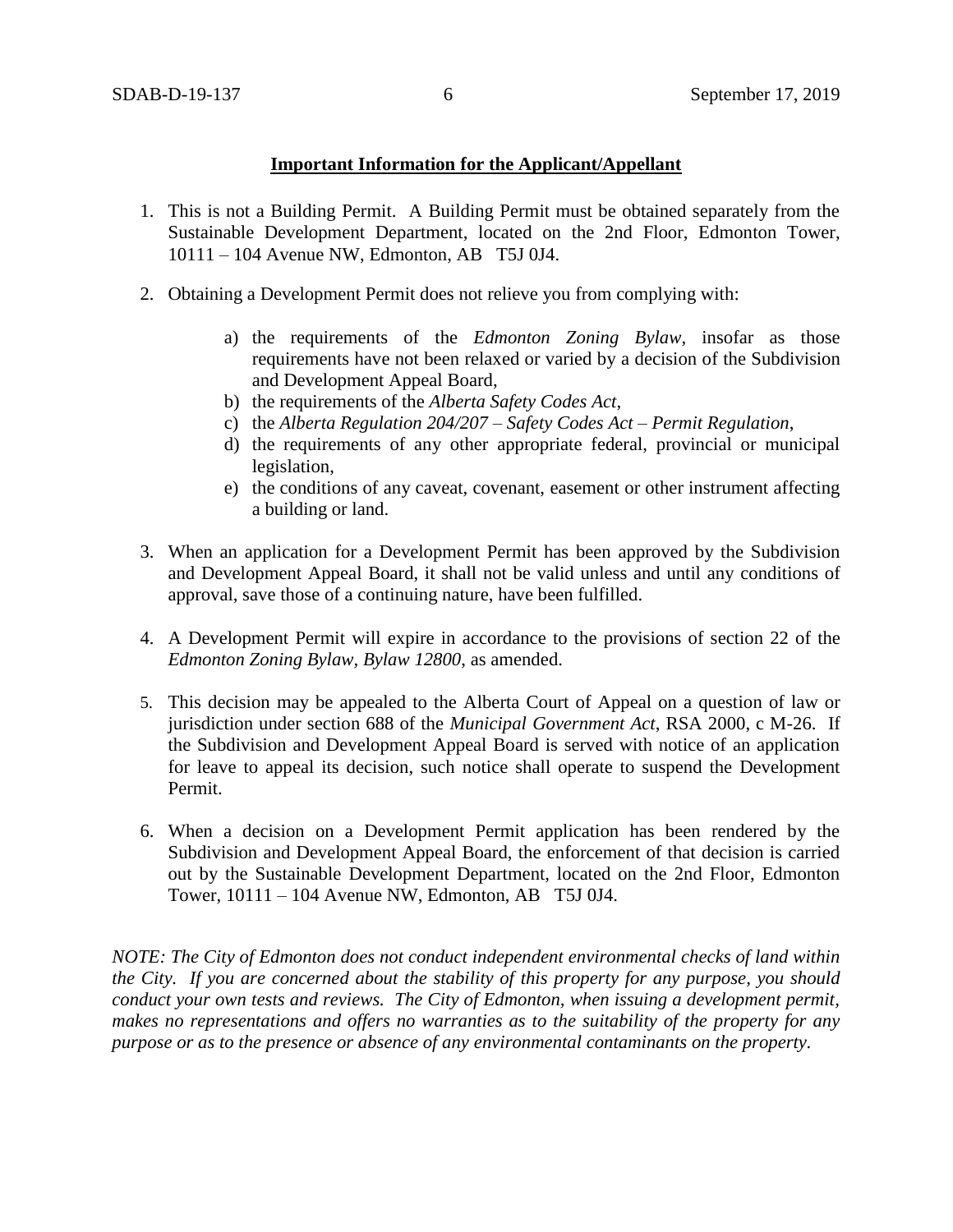

Date: September 17, 2019 Project Number: 305727341-002 File Number: SDAB-D-19-138

# **Notice of Decision**

[1] On September 4, 2019, the Subdivision and Development Appeal Board (the "Board") heard an appeal that was filed on **August 11, 2019**. The appeal concerned the decision of the Development Authority, issued on July 23, 2019, to approve the following development:

# **Construct an Apartment House building with 148 Dwellings and underground parkade.**

- [2] The subject property is on Plan RN22 Blk 8 Lot 1, located at 10549 123 Street NW and Plan RN22 Blk 8 Lots 2-3, located at 10543 - 123 Street NW, within the DC1 Direct Development Control Provision (Bylaw 18099 – Area 4). The 104 Avenue Corridor Area Redevelopment Plan applies to the subject property.
- [3] The following documents were received prior to the hearing and form part of the record:
	- A copy of the Development Permit application with attachments, proposed plans, documents from other City Departments and the approved Development Permit;
	- The Development Officer's written submission;
	- The Appellant's written submissions; and
	- Numerous emails and online responses opposed to the development.

# **Preliminary Matters**

- [4] At the outset of the appeal hearing, the Presiding Officer confirmed with the parties in attendance that there was no opposition to the composition of the panel.
- [5] The Presiding Officer outlined how the hearing would be conducted, including the order of appearance of parties, and no opposition was noted.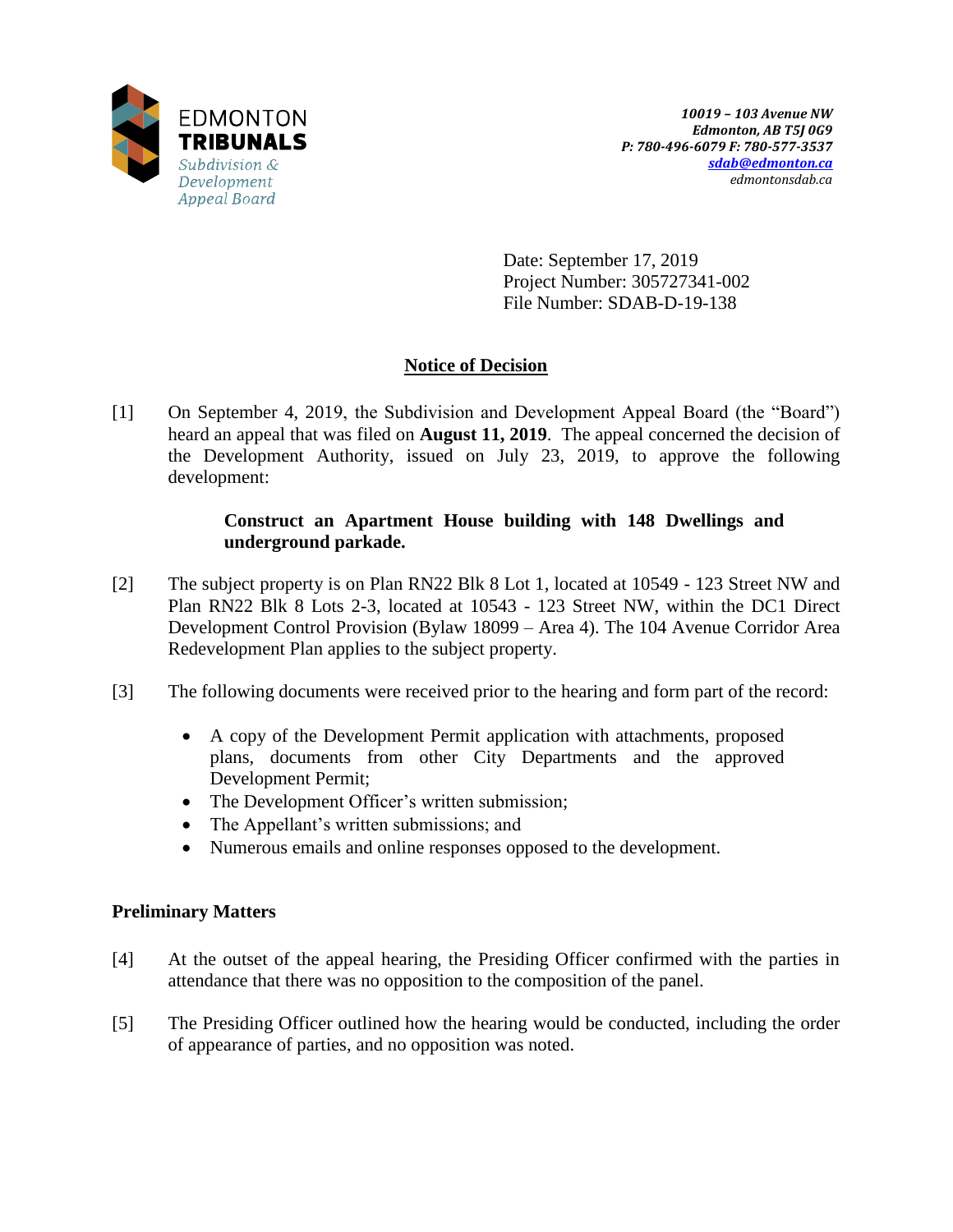- [6] The appeal was filed on time, in accordance with section 686 of the *Municipal Government Act*, RSA 2000, c M-26.
- [7] The Presiding Officer explained that, because the proposed development is located within a Direct Development Control Zone, the authority of the Board is limited by section 685(4) of the *Municipal Government Act*, which states:

 $685(4)$  Despite subsections  $(1)$ ,  $(2)$  and  $(3)$ , if a decision with respect to a development permit application in respect of a direct control district

- (a) …
- (b) is made by a development authority, the appeal is limited to whether the development authority followed the directions of council, and if the subdivision and development appeal board finds that the development authority did not follow the directions it may, in accordance with the directions, substitute its decision for the development authority's decision.
- [8] The parties in attendance were advised that the Board cannot vary the Development Authority's decision unless it is satisfied that the Development Authority did not follow Council's directions. Accordingly, the Appellant was asked to indicate how the Development Authority failed to follow Council's directions, specifically with respect to the parking variance that was granted.

## **Summary of Hearing**

- *i) Position of the Development Officer, K. Yeung*
- [9] Ms. K. Bauer attended the hearing on behalf of Mr. Yeung. She responded to questions from the Board.
- [10] Ms. Bauer indicated that the Development Officer followed the directions of Council and referenced the direction provided to the Development Officer by Transportation Services.
- [11] A parking demand study was not done because Transportation Services advised that it was not necessary.
- [12] Ms. Bauer confirmed that the only variance before this Board is visitor parking. There is an excess of six parking stalls overall; however because of the way the developer has chosen to designate parking stalls there is a deficiency of eight visitor parking stalls.
- [13] All requirements outlined in the Direct Development Control Provision have been met.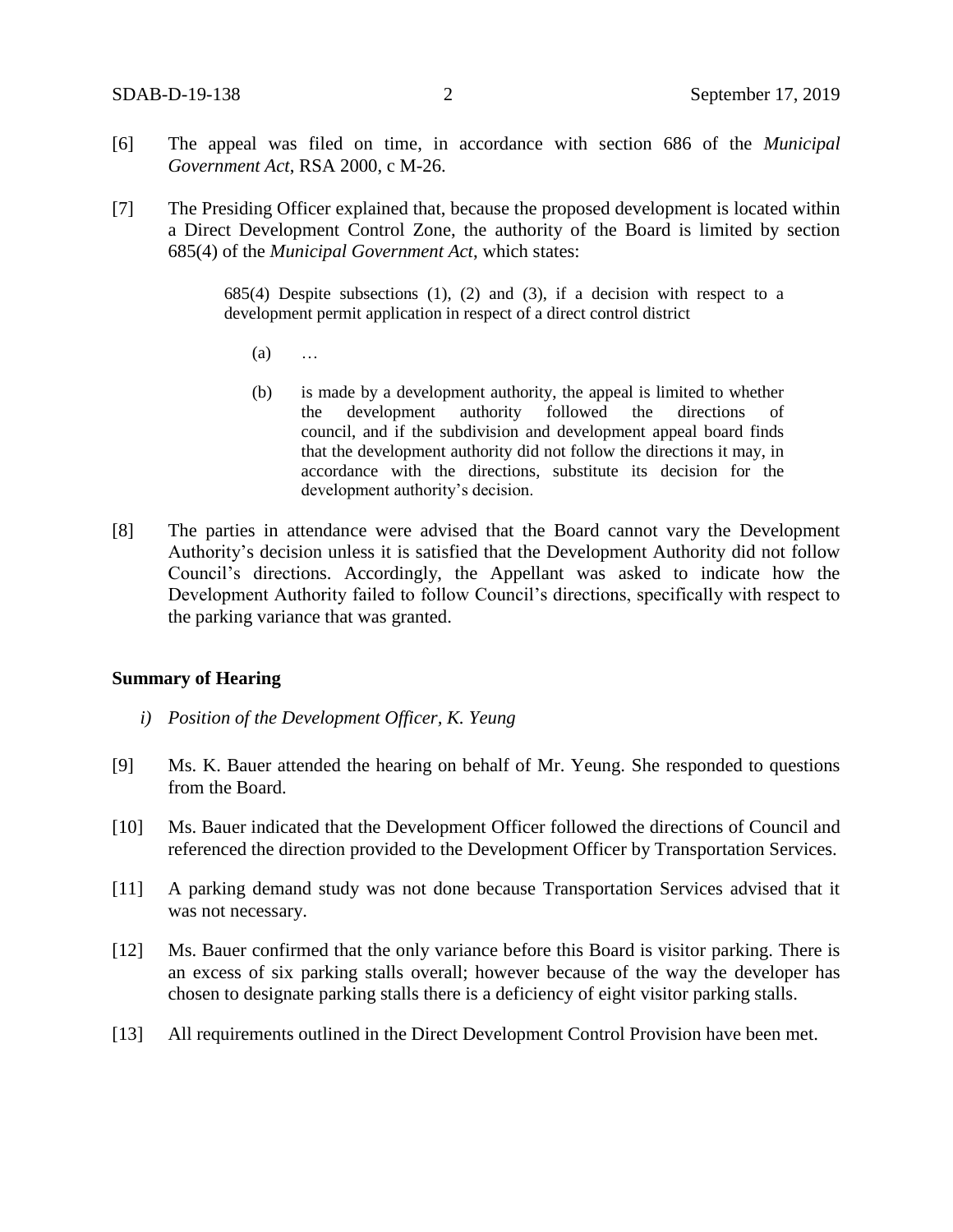- *ii) Position of the Appellant, L. McVeigh*
- [14] Ms. McVeigh was accompanied by Mr. L. Petryshyn.
- [15] Upon receiving further clarification regarding Direct Control Districts and the authority of the Board, the Ms. McVeigh and Mr. Petryshyn were not able to provide any evidence as to how the Development Officer did not follow the directions of Council.

*iii) Position of Affected Property Owners in Support of the Appellant*

- [16] No one in the attendance had anything further to add.
	- *iv) Position of the Respondent, Gardner Architecture*
- [17] Mr. B. Gardner appeared to represent Gardner Architecture.
- [18] He believes that the Development Officer followed the directions of Council.

#### *v) Rebuttal of the Appellant*

[19] Ms. McVeigh declined the opportunity for rebuttal.

## **Decision**

[20] The Appeal is **DENIED** and the decision of the Development Authority is **CONFIRMED**. The development is **GRANTED** as applied for to the Development Authority.

## **Reasons for Decision**

[21] This is an appeal of a decision made by the Development Authority with respect to a Development Permit application for an Apartment House building in the DC1 Direct Development Control Provision (Bylaw 18099 – Area 4) (the "DC1 Zone"). Apartment Housing is a listed Use in this DC1 Zone.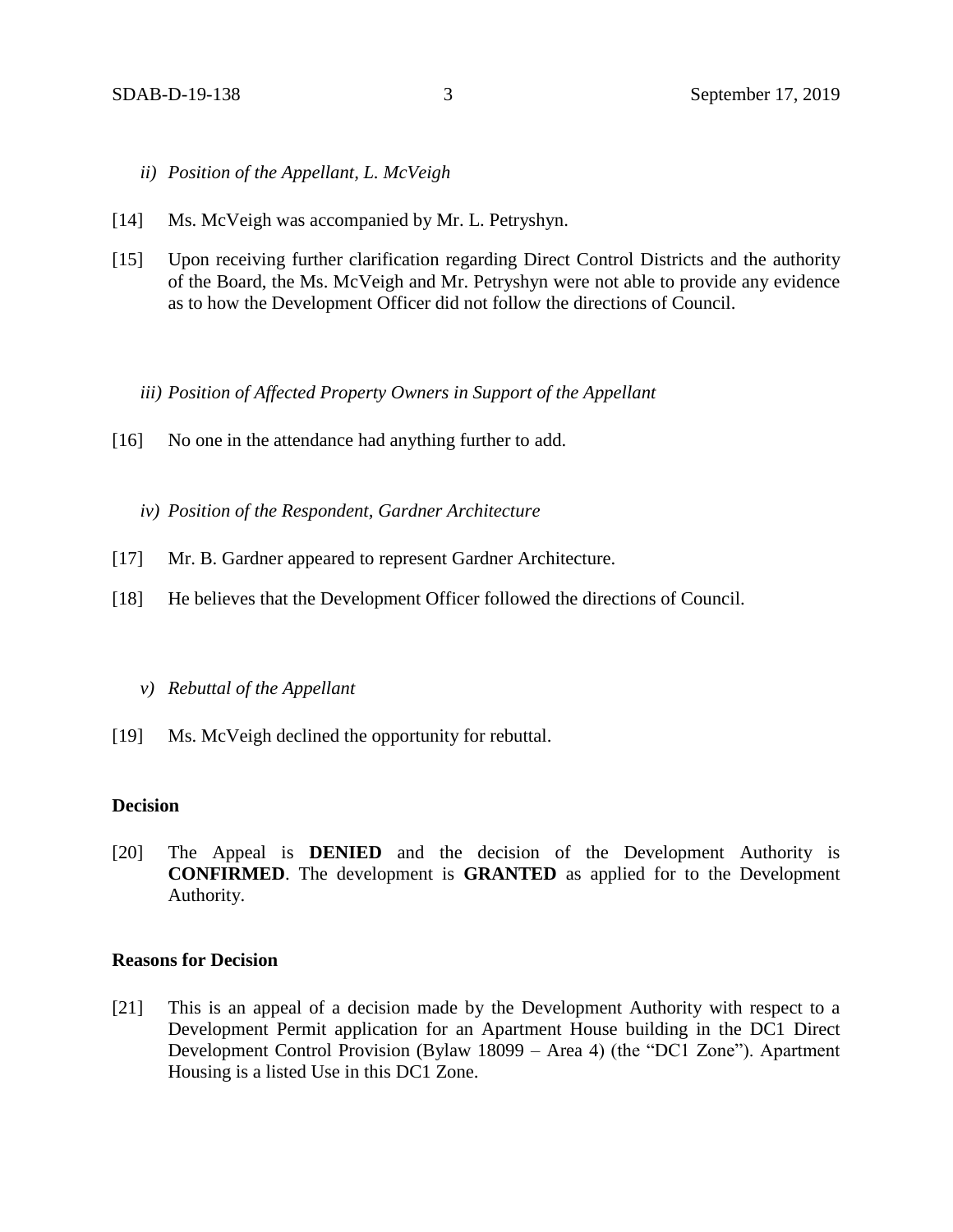#### [22] Section 685(4) of the *Municipal Government Act* states that:

 $685(4)$  Despite subsections  $(1)$ ,  $(2)$  and  $(3)$ , if a decision with respect to a development permit application in respect of a direct control district

- (a) …
- (b) is made by a development authority, the appeal is limited to whether the development authority followed the directions of council, and if the subdivision and development appeal board finds that the development authority did not follow the directions it may, in accordance with the directions, substitute its decision for the development authority's decision.
- [23] Accordingly, the Board does not have the authority in such a case to vary the decision of the Development Authority unless it determines that the Development Authority did not follow the directions of Council. No parties at the hearing provided evidence that Council's directions were not followed.
- [24] The Development Officer waived the requirement for a parking impact study because upon review of the application, Transportation Services determined that such a study was not required. While there is a deficiency of eight visitor parking stalls there is an overall excess of six parking stalls provided for the proposed development.
- [25] The Board notes that numerous emails and online comments in opposition to the proposed development were received; however, all regulations contained within the DC1 Zone, other than the visitor parking requirement, have been met.
- [26] Based on the above, the appeal is denied.

RIG

Mr. B. Gibson, Presiding Officer Subdivision and Development Appeal Board

Board Members in Attendance: Ms. S. LaPerle; Ms. L. Delfs; Mr. V. Laberge; Mr. D. Fleming

cc: Development & Zoning Services – Mr. K. Young / Mr. H. Luke